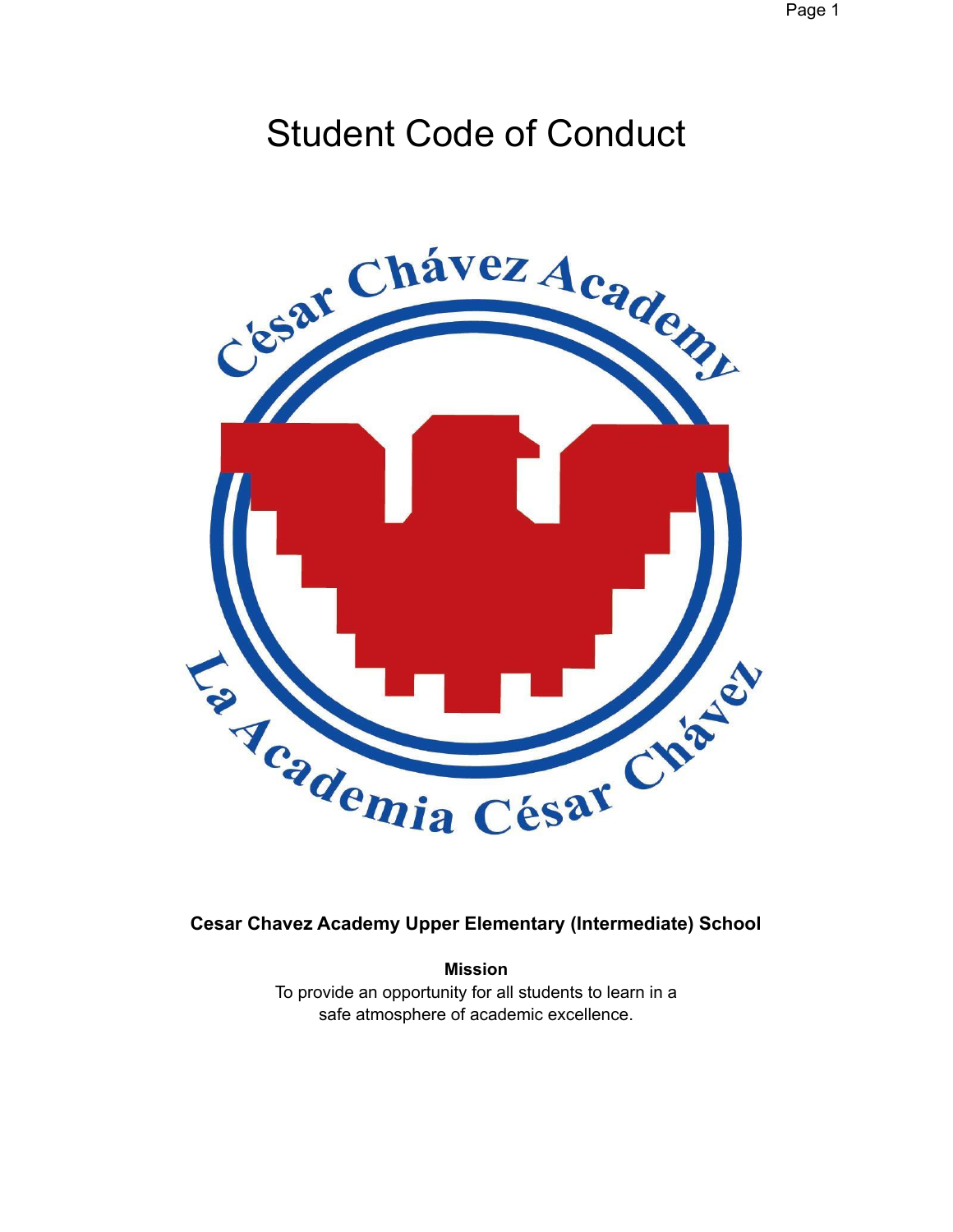| <b>ATTENDANCE</b> | 14 |
|-------------------|----|
|                   |    |
|                   |    |
|                   |    |
|                   |    |
|                   |    |
|                   |    |
|                   |    |
|                   |    |
|                   |    |
|                   |    |
|                   |    |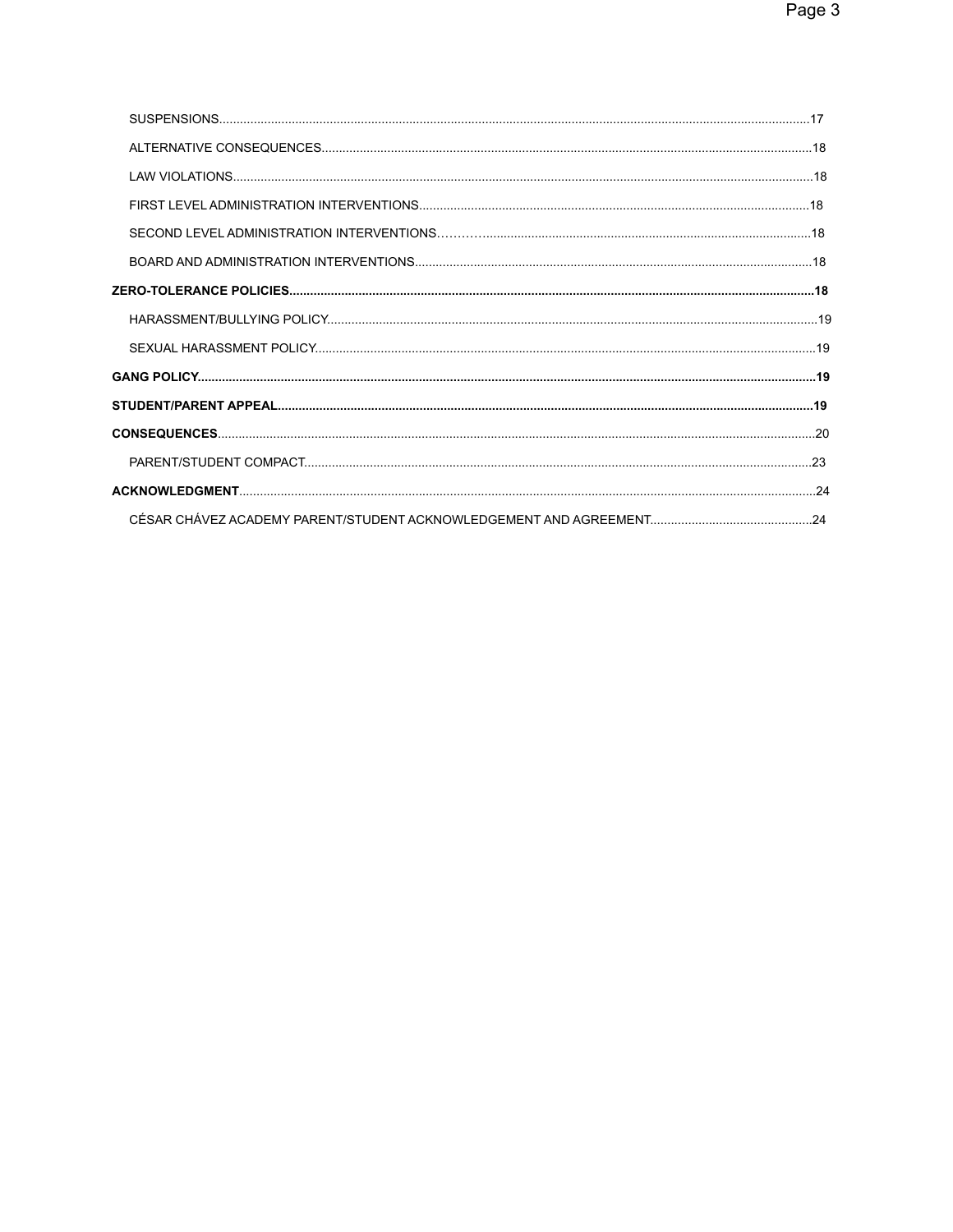# **Introduction**

César Chávez Academy (CCA), in cooperation with parents and community, will provide an opportunity for all students to learn in a safe atmosphere of academic excellence.

**Vision:** Our vision at César Chávez Academy is to become the premier K-12 college prep charter school in Michigan.

## **Motto:** ¡Si Se Puede! Yes we can!

**Mission:** To provide an opportunity for all students to learn in a safe atmosphere of academic excellence.

## **Belief Statements**

- We believe every child is entitled to a safe and orderly learning environment.
- We believe all children will grow academically, socially, and physically.
- We believe that the involvement of the family in the educational process is integral to their child's success.
- We believe in meeting the diverse needs of our students.
- We believe all students will be prepared to become positive, productive members of the community.
- We believe that creativity in teaching is essential to the learning process.

# **Values and Expectations**

- 1. Dress for Success
	- Come to school dressed and groomed everyday
- 2. Are honest, reliable and hard workers
	- Are on time to class everyday
- 3. Learn and improve everyday
	- Put forth their best effort
- 4. Respect self and other people's feelings, space and things
	- Language will always be appropriate and respectful
	- Never accept "bullying" and intimidation
	- Do not tolerate physical or verbal confrontation
	- Keep our building and ground clean, "litter free" and "graffiti free"
- 5. Create great options and choices for their lives
	- Make good decisions
	- Plan, prepare and pursue

## **The Three (3) B's**

- 1. Be safe.
- 2. Be kind.
- 3. Be responsible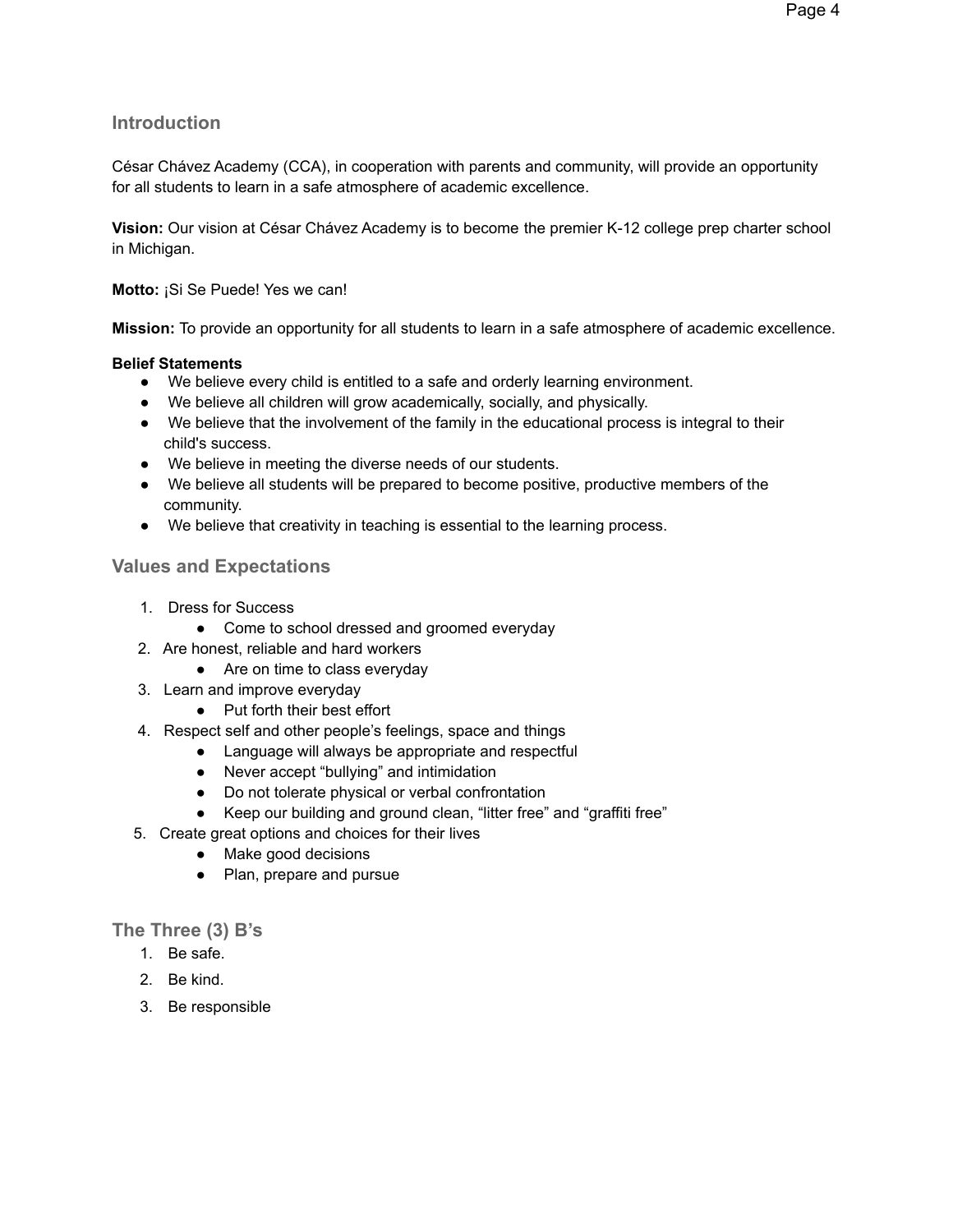# **Behavior Code Information**

Our school has high expectations of all students. In order for students to reach their potential, classrooms and schools must be free of disruptive behavior.

Maintaining good discipline within the schools is also a community responsibility. Parents must be familiar with and supportive of the school standards and work closely with staff.

Whenever possible, a teacher will ask parents for help in correcting a problem. If the situation continues or is serious, the teacher will seek assistance from the school leader or his/her designee or a local community agency for professional intervention services.

CCA does not discriminate on the basis of race, gender, economic or documentation status, handicap, sexual orientation or national origin in regard to disciplinary actions against students.

Rules and regulations apply to students on school grounds and premises before, during and after school hours; during school events or functions off of school grounds; when traveling to and from school or to a school activity, function or event; at bus stops or at any time or place which may affect an educational function or be identified with CCA.

Examples of most rules are provided. Each rule is accompanied by the range of consequences to be incurred upon the violation of that rule. The school administrator will determine the level of the consequence based on factors such as the age of the student and the severity of the offense.

CCA does not permit employees to use corporal punishment (the physical striking of a student as a disciplinary measure) in disciplining a student. **It is recognized that reasonable use of physical force and restraint may be necessary to stop a disturbance that threatens physical injury to others to obtain possession of dangerous objects from students; for the purpose of self-defense; or for the protection of persons or property.**

The teacher and/or administrator may use various means in an attempt to change student behavior including, but not limited to: Counseling students; assigning detentions; having conferences with parents; assigning extra responsibilities or time in school (placing the student in a "partner" classroom or send to the Behavior Team. Additional options may include assigning a community service project, referral to an intervention team; or removing the child from class for a day, pending review of the situation. The school leader/designee and teachers may cooperatively remove a student from a classroom for more than one (1) day if this consequence would be beneficial in solving the problem. A school administrator may use any of these and up to ten (10) days of suspension, and in some cases, a school leader may recommend a student be placed in an alternative program or expelled.

School leaders may also establish rules and regulations, as long as they are consistent with the Behavior Code of Conduct, the policies set by the CCA School Board, or other rules and regulations established by The Leona Group, LLC.

# **Discipline Procedures for Special Education Students**

General education, special education and ELL (English Language Learners) students are subject to disciplinary procedures, which promote positive behavioral change and/or ensure the well-being of others. The goal is to have all students function successfully in their educational and social environments and to protect fellow students, school staff members, and public property.

Disciplinary procedures affecting students identified as needing special education services will be administered in compliance with federal and state laws. A casual conference will be scheduled if disciplinary charges recommending expulsion are filed. A copy of the suspension/expulsion procedures for special education students is available in the CCA Special Needs office.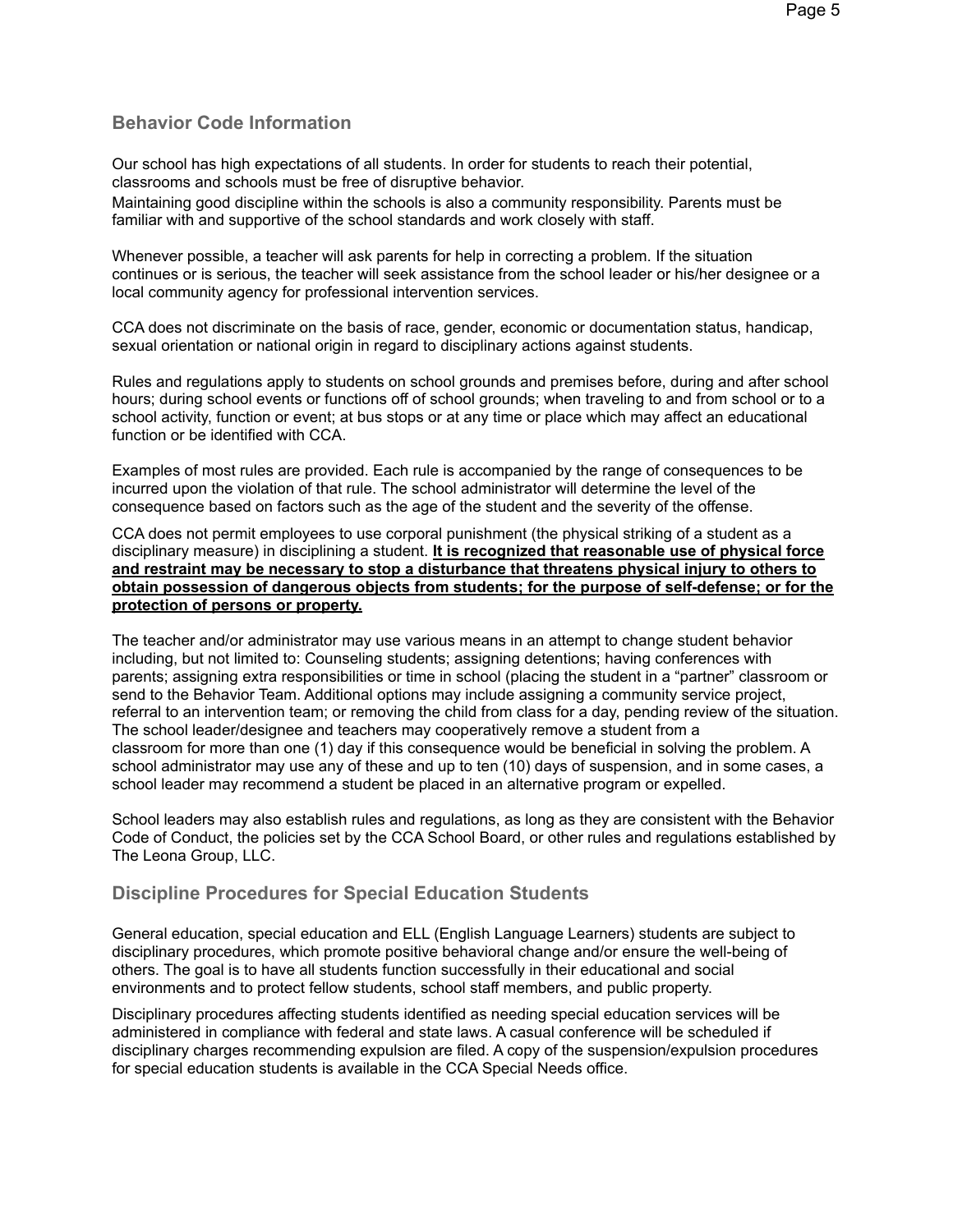César Chávez Academy is proud of its students and it is an honor to be able to honor students who have achieved academic excellence.

At the end of every card marking CCA, will determine whether a student has achieved academic excellence based on their cumulative GPA.

In order to qualify for the Principal's List, a student must achieve a GPA of 3.80 or better. To qualify for Honor Roll a student must achieve a GPA of 3.00 to 3.79 and cannot have any letter grade lower than a C in any subject.

## **Students Rights and Responsibilities**

The following statements summarize student rights and responsibilities per state and local laws to help explain the relationship between and among students. In exercising their rights, students shall not disrupt the educational process or force upon, endanger or deny others their rights.

#### **Education**

- **Right** Students have the right to a public education unimpaired because of gender, race, religion, national origin, pregnancy, disability, parenthood, marital status, economic status or any reason not related to their individual capabilities.
- **Responsibilit**y Students have the responsibility to avoid actions or activities, individually or cooperatively, which shall interfere with the right of any person to public education.

#### **Expression**

- **Right** Students have the right to express themselves in speech, writing or symbolism within boundaries of law and policies of the school system.
- **Responsibility** Students have the responsibility to ensure that such expression does not disrupt the educational process, present health or safety hazards, damage public property, infringe on the rights of others, or violate the law or the requirements for the Student Rights and Responsibilities & Behavior Code and other CCA Board policies.

**Learning Environment**

- **Right** Students have the right to an orderly school and classroom environment that will promote learning for all students.
- **Responsibility** Students have the responsibility to ensure that their actions do not disrupt the classroom environment or school activities.

**Possession and Distribution of Literature**

**Right** Students have the right to possess and distribute literature, including but not limited to, newspapers, magazines, leaflets and pamphlets within the law and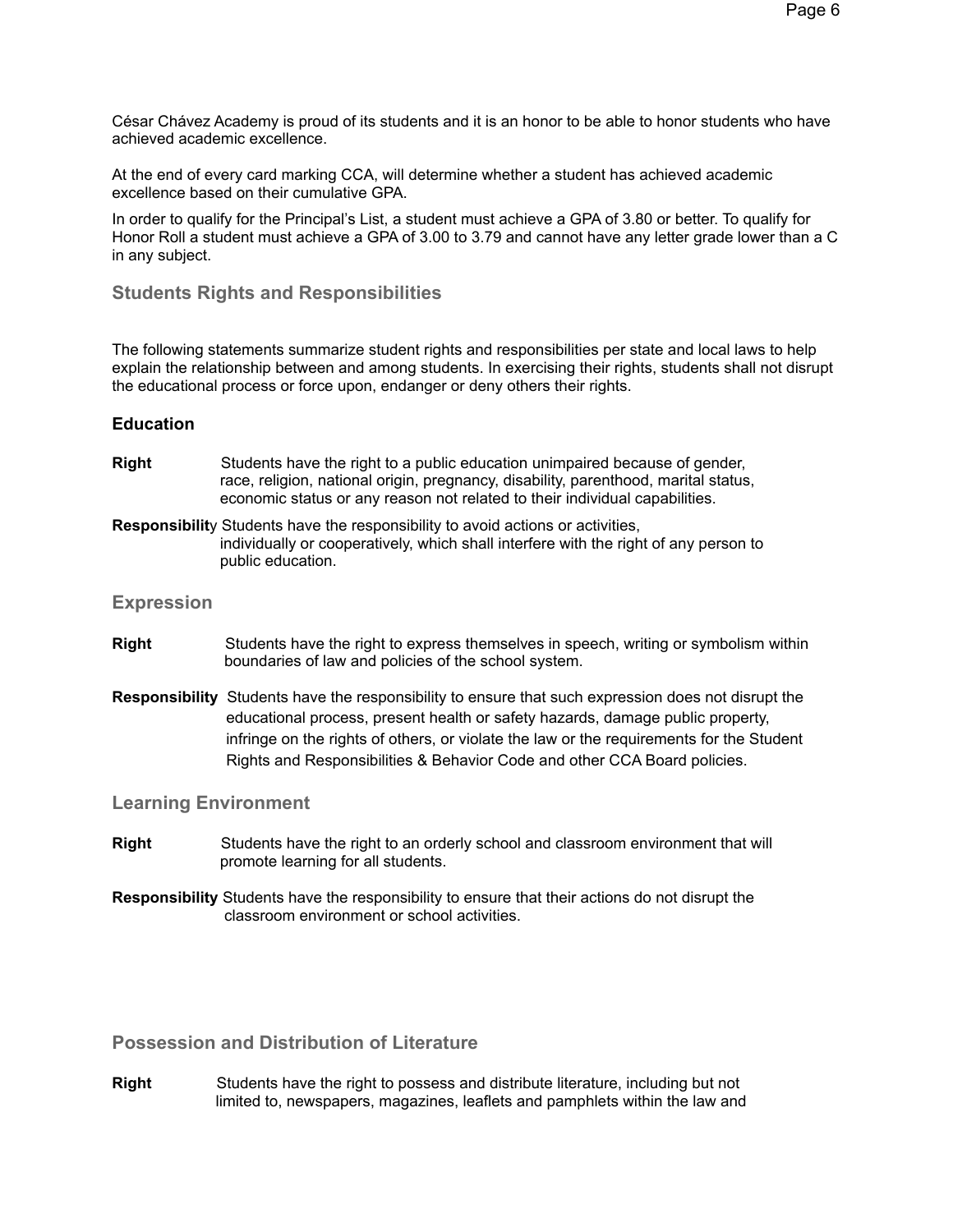Board policies.

**Responsibility** Students must ensure that distribution (or possession) of literature will not conflict with or infringe upon school activities, the rights of others, or contain religious, racial or ethnic slurs. The school leader will review and shall determine the time, place and manner of distribution.

## **Religion**

- **Right** Students have the right to their own religious beliefs.
- **Responsibility** Students have the responsibility to ensure that in exercising their own religious freedom, they do not violate other students' constitutional right to religious freedom.

**Peaceful Assembly**

- **Right** Students have the right to peaceful assembly.
- **Responsibility** Students have the responsibility to secure approval for using school facilities for assembly, to discuss with an administrator the appropriateness of the facility for the functions, and to ensure that such assembly does not disrupt the educational process. Non-availability of adequate supervision shall constitute grounds for disapproval of such assembly.

#### **Privacy**

- **Right** Students have the right to protection from unlawful searches and seizures of their personal possession(s) or their person without reasonable cause. Any reasonable suspicion is cause for a lawful search and seizure.
- **Responsibility** Students have the responsibility not to endanger themselves, other students, school personnel, or the general public by possessing material or objects which are potentially hazardous and/or prohibited by federal, state, or local law, or the . requirements of the CCA behavior code.

# **Uniform and Dress Code for Students**

The following code is designed to help foster a professional environment in the school and to prepare the students for the professional world. **THE DRESS CODE POLICY IS IN EFFECT EVERY SCHOOL DAY.** School Leaders or his/her designee may determine if particular attire distracts from the school's professional and learning environment. The dress code may be altered for special events; students will be notified of these days in advance.

The César Chávez Academy dress code is intended to create a safe educational setting for all students.

#### **César Chávez Academy School District adheres to a strict daily dress code policy.**

- 1. Khaki pants or shorts, and worn at the waist/skirts (knee length with stockings or nylons for girls).
- 2. Collar navy blue/red tee-shirt/sweatshirt with or without the CCA logo.
- 3. Students are permitted to wear a solid colored long sleeve navy blue, black, red or white shirt underneath their uniform shirt. No other colors and/or designs are permitted.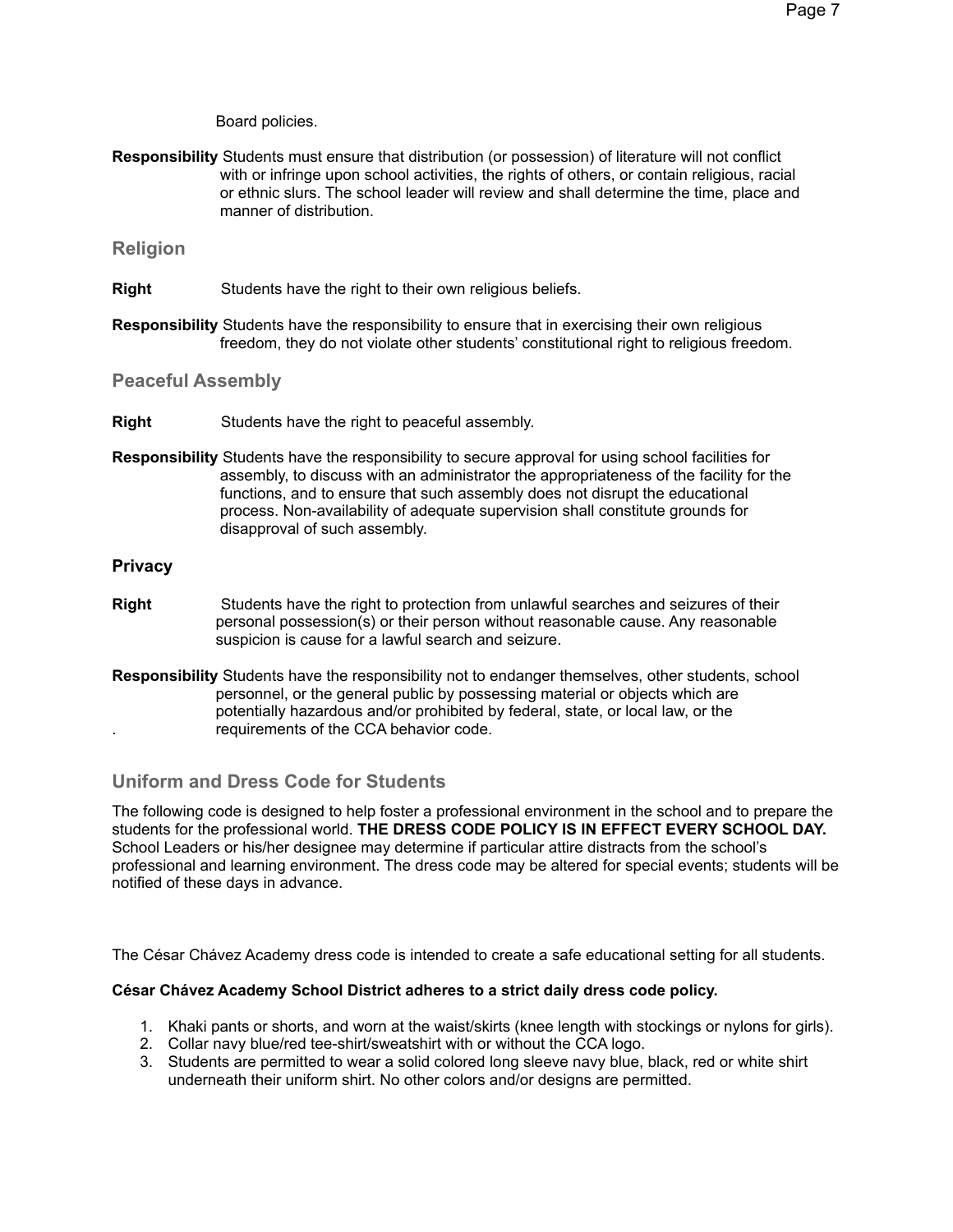3. Shoes can be multi-colors, but high-heels and open toed shoes are not allowed for safety reasons.

- 4. Brown or black belt.
- 5. Red, black or navy blue cardigan style (button down) sweaters are permissible.
- 6. Only CCA fleeces will be allowed.

#### **Students in all grades will be prohibited from wearing:**

- 1. Boot cut pants (casual dress day only), jeans (casual dress day only), polyester spandex or lycra pants/skirts, skorts/shorts, capri pants, and culottes, are prohibited.
- 2. Hooded jackets and/or **non CCA** sweatshirts may **NOT** be worn during the school day.
- 3. Clothing and accessories that promote alcohol, tobacco, or drug usage or which display weapons or violence and which cause or are likely to cause disruption within the school environment.
- 4. Clothing and accessories that contain vulgar, derogatory or suggestive diagrams, pictures, slogans or words that may be interpreted as racially, religiously, ethnically, or sexually offensive and which cause or are likely to cause disruption within the school environment.
- 5. Clothing symbolic of gangs or disruptive groups associated with threatening behavior, harassment or discrimination which cause or are likely to cause a disruption within the school environment.
- 6. Head coverings of any kind in the building (**except for religious or medical reasons**). Bandanas are prohibited.
- 7. Tank tops, tube tops, mesh tops, sheer tops, sleeveless tops, halter, or bare midriff tops. Shirts cannot have necklines that are lower than the straight line from top of underarm across To opposite underarm. Shirts must cover shoulders, must have sleeves, and must extend past the top of the pants. Display of cleavages not permitted. Tops may not expose midriff, and clothing must cover undergarments at all times.
- 8. Pajamas, loungewear, and dorm pants are prohibited.
- 9. Leggings or tight fitting spandex type pants, pants with side slits or holes above the knees, see-through pants, tights, leotards worn as outer garments.
- 10. Sagging pants, pants worn low on the hip so as to reveal underwear or skin. Pants must be worn with both legs down (no leg(s) rolled up), and pants legs may not extend past the sole of the shoe. Clothing must cover undergarments at all times.
- 11. Bedroom slippers, roller sneakers, and high heeled shoes are prohibited. Shoes must be worn at all times Athletic shoes may be worn for Physical Education only. Flip flops, sandals, open toe and open-heeled shoes are prohibited.
- 12. Shorts are not permitted unless the students are notified by the school leader.

#### **Hair, Jewelry and Makeup**

- 1. No "Mohawk" style haircuts or glitter. No hair colors that distract from the learning environment or symbolic of gang representation. Administration reserves the right to determine inappropriate hair styles and/or colors.
- 2. Males must have an appropriate and professional haircut.
- 3. Males who have facial hair must be neatly groomed (beard, mustache etc.).
- 4. Females must wear appropriate and professional hairstyles.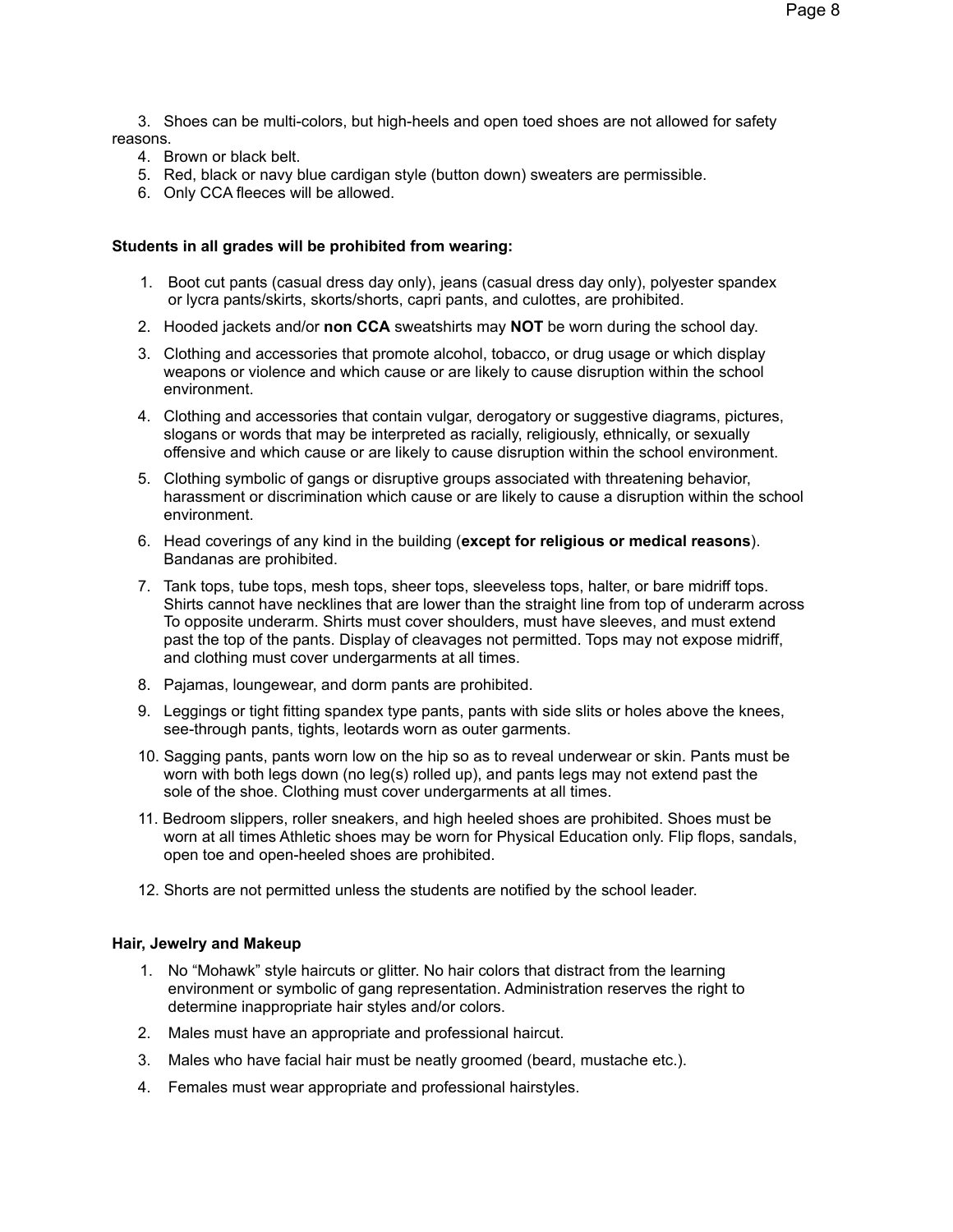- 5. Makeup, lipstick, nail polish and lotions are not allowed. Lotions are not to be used in the classrooms (K-8).
- 6. Jewelry is allowed, ONLY when in moderate use.
	- a. Collars and chains/necklaces are to be worn inside the shirt or blouse.
	- b. Females are not to wear hoop earrings larger than the size of a quarter. Females are not allowed to wear earrings that 'dangle' longer than ½ inch.
	- c. Rings are allowed, one (1) per hand.
	- d. Males are allowed to wear "post" earrings.
	- e. Any visible piercing(s) other than ear piercing are prohibited (eye, lip, nose, etc.).
- 7. Visible tattoos are strictly prohibited. Tattoos of any nature must be covered.

If the procedure outlined above is not possible, the student will be requested to contact his/her parent or guardian in order to obtain suitable clothing before returning to class. Violations will be documented and reported to parents. In addition to the above, repeated offenses of the Dress Code regulations will result in disciplinary action. Administration reserves the right to determine inappropriate clothing, hairstyles, make-up etc.

# **Lice Policy**

Lice and their eggs (nits) can become a major challenge anywhere where large numbers of people gather in social settings such as schools, churches, and businesses. At César Chávez Academy (CCA), the goal of our school community is an environment that is clean, safe, and healthy. Unfortunately, lice can become an impediment to a clean school if they are permitted to thrive.

CCA will enforce the following guidelines:

- $\triangleright$  All children (and staff) will be checked to determine if lice or their eggs (nits) exist.
- $\triangleright$  Thorough lice checks will be completed in September, December, and April of every school year, and that periodic checks will occur on an as-needed basis.
- ➢ Children (staff) will be prohibited from classes at CCA until all lice and eggs (nits) are removed completely.
- $\triangleright$  No child (staff) will be re-admitted until he/she has been checked by a designated CCA staff person. Any days absent after the initial day will **NOT** be excused.
- $\triangleright$  CCA is prohibited from dispensing lice-egg remover to any parent, quardian or child. Referrals may be made to a city clinic (i.e CHASS Clinic at 313.849.3920).
- $\triangleright$  Children affected by head lice are required to make-up school homework related to school hours lost.
- $\triangleright$  Parents, as their child's first teacher, are responsible for communicating with the teacher of their child about when and how delinquent school work will be made-up.

The children and staff at CCA deserve the very best educational environment possible. CCA's Lice Policy in designed to make the school community an effective conduit for high student achievement and parent collaboration.

## **Technology**

César Chavez Academy has a strict computer lab policy. Failure to comply with the following policy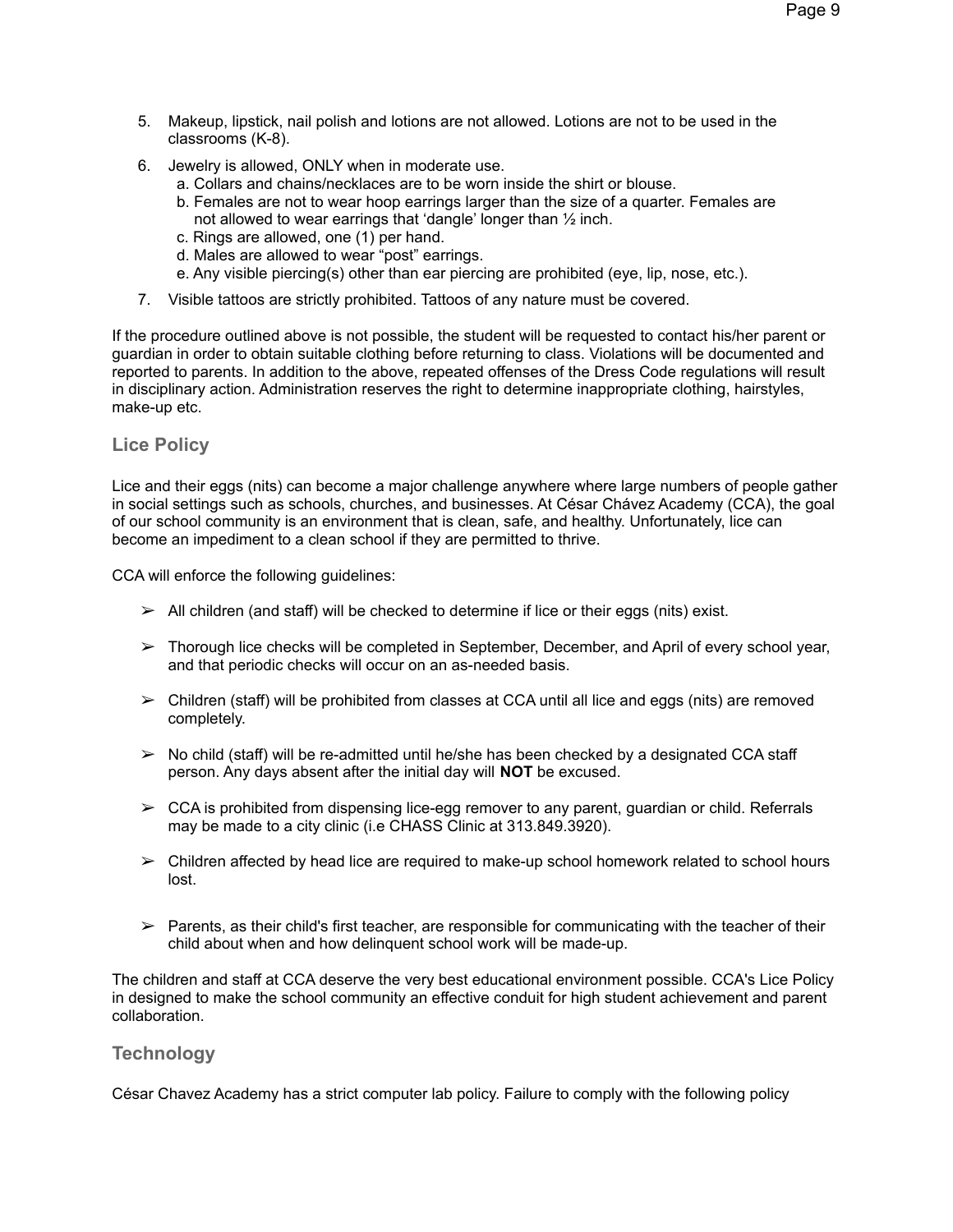will bring immediate dismissal from the CCA class and/or future use privileges of school computers.

Take care of the personal computer (PC) that has been assigned to you. The course will not be enjoyable for you if your computer is not working.

- $\triangleright$  No food and drink are allowed while using computers.
- $\triangleright$  DO NOT write on the PC or screen with any marking instrument (pencil, pen, markers, sharp objects, etc).
- $\geq$  DO NOT pull anything off of PC (keys, hardware, stickers, etc).
- $\triangleright$  NEVER delete or add any software.
- $\geq$  DO NOT let other students change any settings on your computer and NO GAMES ARE ALLOWED on any PC.
- $\triangleright$  Report to the instructor immediately if the PC malfunctions. NEVER swap computers without asking the instructor's permission.
- $\triangleright$  Print only pertinent materials or lab assignments for this class. Do not waste paper.
- $\triangleright$  Follow the CCA Internet Use Policy after a signed agreement is completed.
- $\triangleright$  Parents can be held responsible for any damages to a PC incurred by the student.

#### **Students visiting inappropriate or illicit sites in violation of this policy will lose her/his privileges, up to and including short-term suspension.**

#### **Student Internet Use Agreement**

Internet resources can be valuable for a student's education. CCA Internet access is a privilege which may be authorized as well as withdrawn. Students are expected to be aware of and abide by the following:

#### 1. **Your Personal Safety**

Personal contact information may not be entered onto the Internet. Cyber-bullying is never Permitted.

#### 2. **Internet Use**

Students may use the CCA Lab Internet access only for teacher-directed educational activities. Moreover, students may only use the lab with proper district authorization and supervision from designated personnel.

## 3. **Prohibited Internet Uses**

Students may not access or create files or materials without authorization (offensive, profane, or pornographic files or materials are strictly prohibited). Students may not use Internet games, multi-user domains (MUDs), or web chats. This would include social sites, such as but not limited to YouTube, MySpace, Facebook, etc. unless otherwise directed by the teacher. Students may not plagiarize works or violate copyrights or trademarks.

#### 4. **Expectation of Privacy**

Students do not have an expectation of privacy in files, disks, documents that have been used or created with CCA equipment.

#### 5. **Disciplinary Actions**

Disciplinary actions will be taken to meet the specific concerns related to violations of this agreement (e.g. loss of access to computers, dismissal from OCA class, and/or contact parents/guardians.)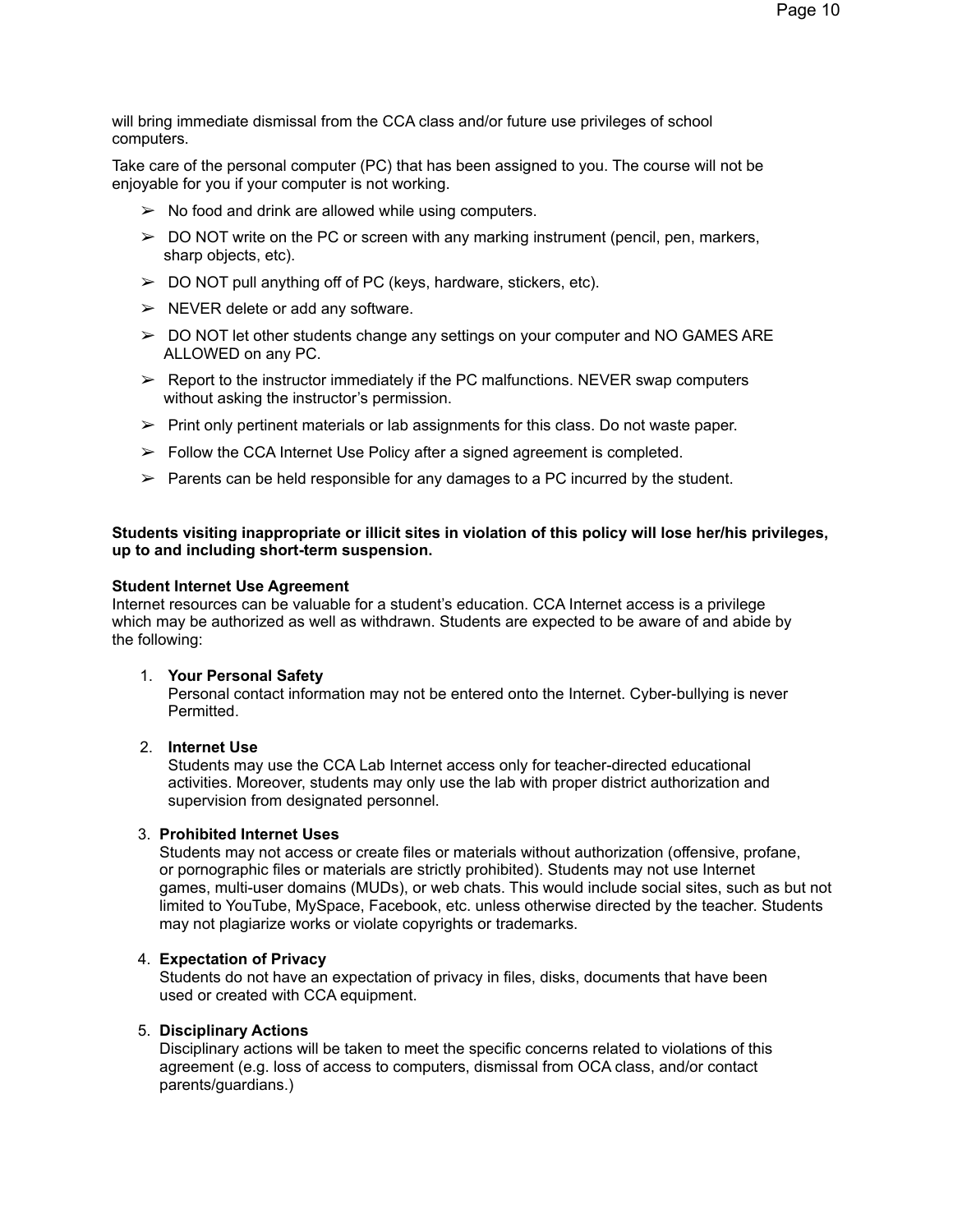## **Electronic Devices Policy**

Effective August 2004, César Chávez Academy put into effect a policy which prohibits the **Possession and Use of Cellular Phones and Other Electronic Devices** such as smart watchers and tablets on school campus. We have experienced many situations that have created problems related to cell phone usage. These include the following examples to name a few:

- Student use of cellphones in class and school activities for non-emergency purposes.
- Cell phones are being activated during class time so that they disturb the educational process.
- Students using cell phones to contact other students or friend both on and off campus concerning fights and other campus disruptions.
- Students using "cellular walkie talkie" features on phones that disturb the school environment.
- Students abuse/misuse of cell phones photographic and video features including illicit or graphic sexual material. (See rule 6)

Students will only be allowed to use their cell phones before and after school. During the school day, the cell phone must be in the students' teacher. Cell phones will be returned to the student at the end of each school day. Cell phones that are turned on during the instructional day may be confiscated by any staff member and turned in to the Behavior Department. A need for emergency phone contact will require that the student uses school phones. Cell phones that are used during school time will be confiscated by school personnel. **Only parents will be allowed to retrieve the cell phones once they are confiscated for the second time.**

CONSEQUENCES FOR CELL PHONE/ELECTRONIC DEVICE VIOLATIONS

| <b>CONOLQUENCED FOR OLLE FHONL/LLLCTRONIC DEVICE VIOLATIONS</b> |                                                                                                           |                                                                                                                                                                        |  |  |
|-----------------------------------------------------------------|-----------------------------------------------------------------------------------------------------------|------------------------------------------------------------------------------------------------------------------------------------------------------------------------|--|--|
|                                                                 |                                                                                                           |                                                                                                                                                                        |  |  |
| Offense                                                         | <b>Confiscation</b>                                                                                       | <b>Consequences</b>                                                                                                                                                    |  |  |
| 1st                                                             | Hold cell phone/electronic devices until the end of the<br>school day.                                    | Parent contacted/Student may pick up at the end of the day.                                                                                                            |  |  |
| 2nd                                                             | Hold cell phone/electronic devices until the end of the day.                                              | Parent contacted/student may pick up at the end of the day.                                                                                                            |  |  |
| 3rd                                                             | Hold cell phone/electronic devices until the end of the day.<br>Parent must come to school to get phone.  | Parent contact/Detention/Parent only may pick up                                                                                                                       |  |  |
| 4th                                                             | Hold cell phone/electronic devices until the next school<br>day. Parent must come to school to get phone. | External suspension one to two days. No longer allowed to bring cell<br>phone to school for the rest of the school year<br>*other electronic devices are not permitted |  |  |

The César Chávez Academy staff feels that this policy will maintain the integrity of the school, support the safety of students, and promote the educational process.

#### **Electronic Devices Policy**

The following is the continued policy regarding electronic devices:

As used in this policy the term "electronic communication device" or "ECDs" shall include, but not limited *to cellular phones, tablets, Ipads, smart watches, pocket pagers, and/or other personal communication* devices and "electronic storage devices" or "ESDs" shall include, but not limited to, mp3 players, iPods, *Chrombooks, iPad and flash drives not issued by the School for instructional purposes.*

*A student may possess an ECD/ESD in the School, on school property, at after-school activities and school-related functions provided that the ECD/ESD in the school, on school property, at after-school activities and at school-related functions provided that the ECD/ESD remains off and in the student's locker during instructional hours and while in school vehicles.*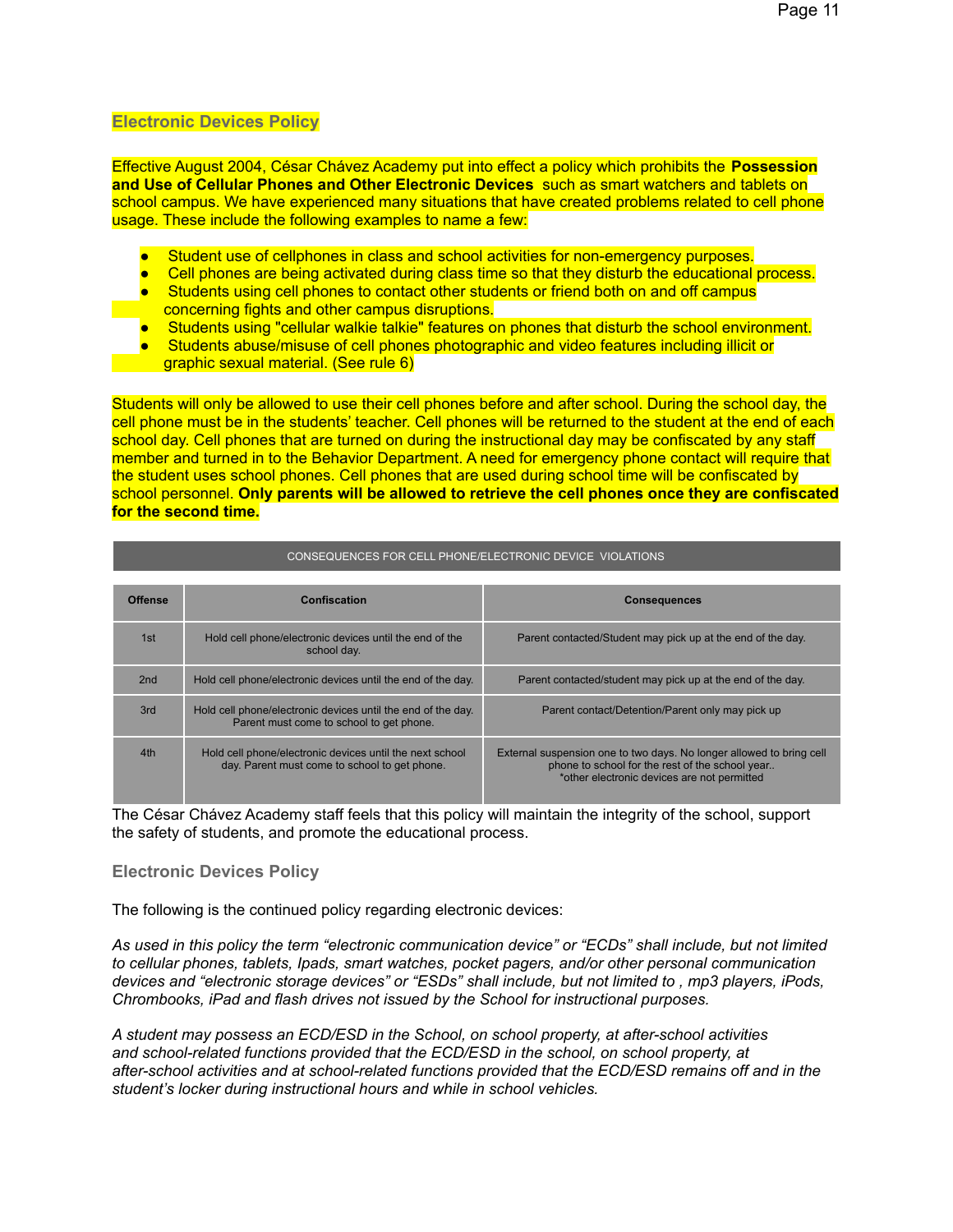*Also, during school activities ECD/ESDs shall be turned off and stored out of sight unless authorized.*

*The use of ECD/ESDs in locker rooms and rest rooms are prohibited.*

Possession of an ECD/ESD by a student is a privilege that may be forfeited by any student who fails to *abide by the terms of this policy or otherwise engages in misuse of this privilege.*

*Violations of this policy may result in disciplinary action against the student. Such disciplinary action may result in the confiscation of the ECD/ESD.*

A student who possesses an ECD/ESD shall assume responsibility for its care. At no time shall the school *be responsible for preventing theft. Loss or damage to the ECDs/ESDs brought onto its property. (Board Policy)*

## **Transportation**

**Right:** Transportation is a privilege in the State of Michigan. Students have the right to safe and orderly transportation to and from school or a school activity when such transportation is provided within the *Transportation Guidelines*.

**Responsibility:** Students have the responsibility to ensure that their conduct contributes to safe and orderly atmosphere while being transported, to refrain from conduct which will create a hazard to themselves, their fellow students, or the general public, and to refrain from violating federal, state, or local law, or the requirements of the *Transportation Guidelines.*

#### **Transportation Violations/Consequences**

| <b>Offense</b> | <b>Action</b>            | Consequences                                                                                      |
|----------------|--------------------------|---------------------------------------------------------------------------------------------------|
| 1st            | Warning                  | Student will get a verbal warning.                                                                |
| 2nd            | Parent contact           | Parents will be called and explained the student's behavior.                                      |
| 3rd            | Detention                | Parent is responsible for picking up and dropping off the student.                                |
| 4th            | Bus privileges suspended | Student's bus privileges are suspended. Number of days to be<br>determined by the administration. |

CONSEQUENCES FOR TRANSPORTATION VIOLATIONS

Misconduct of any kind on a school bus is deemed to jeopardize the safety of all occupants. Therefore, discipline for misbehavior on a bus shall be swift and firm. The following list of infractions, which is not intended to be exclusive, describes behavior which shall not be tolerated:

- 1. swearing, use of foul or abusive language, obscene or threatening gestures.
- 2. throwing objects of any kind or size
- 3. fighting
- 4. intimidating or threatening others
- 5. possession of obscene material
- 6. using school bus emergency door other than for an emergency
- 7. vandalism
- 8. theft
- 9. possession, use or sale of tobacco products
- 10. possession, use or sale of alcohol, drugs or drug paraphernalia
- 11. lighting of matches/lighter or setting objects on fire
- 12. use or possession of weapons or weapon facsimiles, explosives or fireworks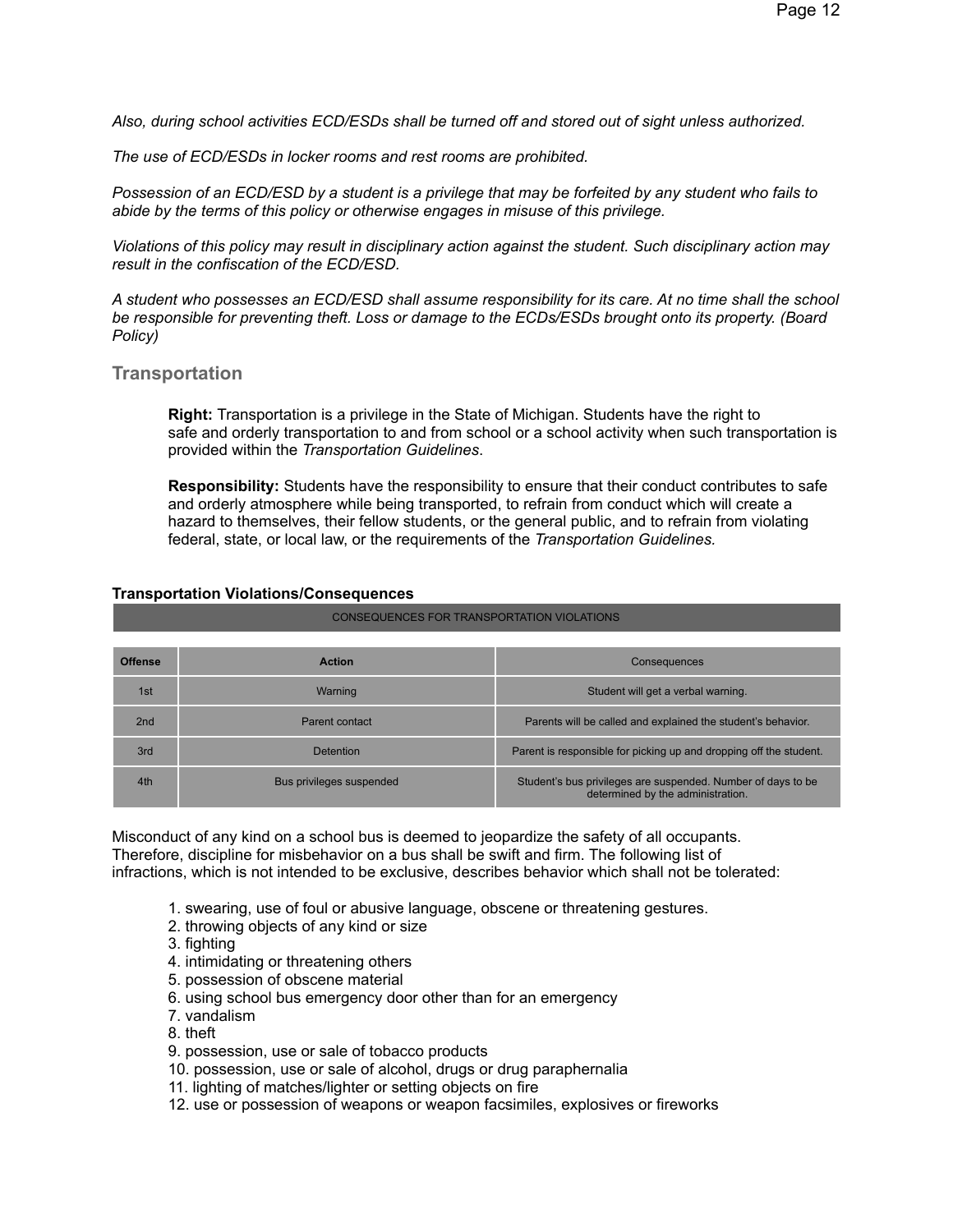- 13. assault and/or battery
- 14. sexual harassment, misconduct or assault
- 15. Insubordination

## **Automobiles**

Student parking is a privilege at CCA, limited by the available space, and is extended to students in good standing who meet parking permit application criteria. Students who qualify for a permit may park at CCA only if they remain students in good standing, complying with the following conditions. Students with parking permits who fail to abide by state, local, or school standards for behavior and/or vehicular operation shall face consequences including, but not limited to, revocation of the parking permit and/or privilege. No refunds shall be given to students who lose their permits due to parking and driving conduct. School administrators, teachers and the CCA campus officer shall monitor and report adherence to student parking requirements and/or violations.

#### **Search and Seizure**

To maintain order and discipline in the schools and protect the safety and welfare of students and school personnel, authorized school personnel may conduct a search of a student's locker, book bag, his/her possessions/belongings or automobile if there is reasonable suspicion for a search. A certified dog and the handler may be used to initiate a search. Reasonable suspicion for a search means there are circumstances which would cause a reasonable person to believe the search of particular person, place, or thing will lead to the discovery of:

A student's failure to comply with searches and seizures as outlined in this policy will be considered grounds for disciplinary action.

- 1. Evidence of a violation of this code or Michigan Law; or
- 2. Anything which represents a danger of physical harm or illness to students, teachers, assistants or others at school, a school-sponsored or school-supervised event or or otherwise.

#### **Automobile Searches**

Students are permitted to park on school premises as a matter of privilege, not of right. The school retains authority to conduct routine patrols of student parking lots, canine searches, and other inspections of the exteriors of student automobiles on school property. Such patrols and inspections may be conducted without notice, without student consent, and without a search warrant. Interiors of registered vehicles will be searched in the presence of the student or whenever possible and only if a school authority has reasonable suspicion.

Anything found in the course of a search, which is evidence of a violation of the CCA Behavior Code, may be:

- 1. seized and admitted as evidence in any disciplinary suspension/expulsion proceeding;
- 2. destroyed if it has no significant value;
- 3. turned over to the parent of the student from whom it was seized; or
- 4. turned over to law enforcement officer.

#### **Attendance**

Good attendance is essential if students are to reach their potential. Each day is an important opportunity to learn. Additionally, children age 6 through 16 are required by state law to attend school with few exceptions. Parents are required to ensure their son/daughter maintains good attendance. Parents will also provide current emergency phone numbers.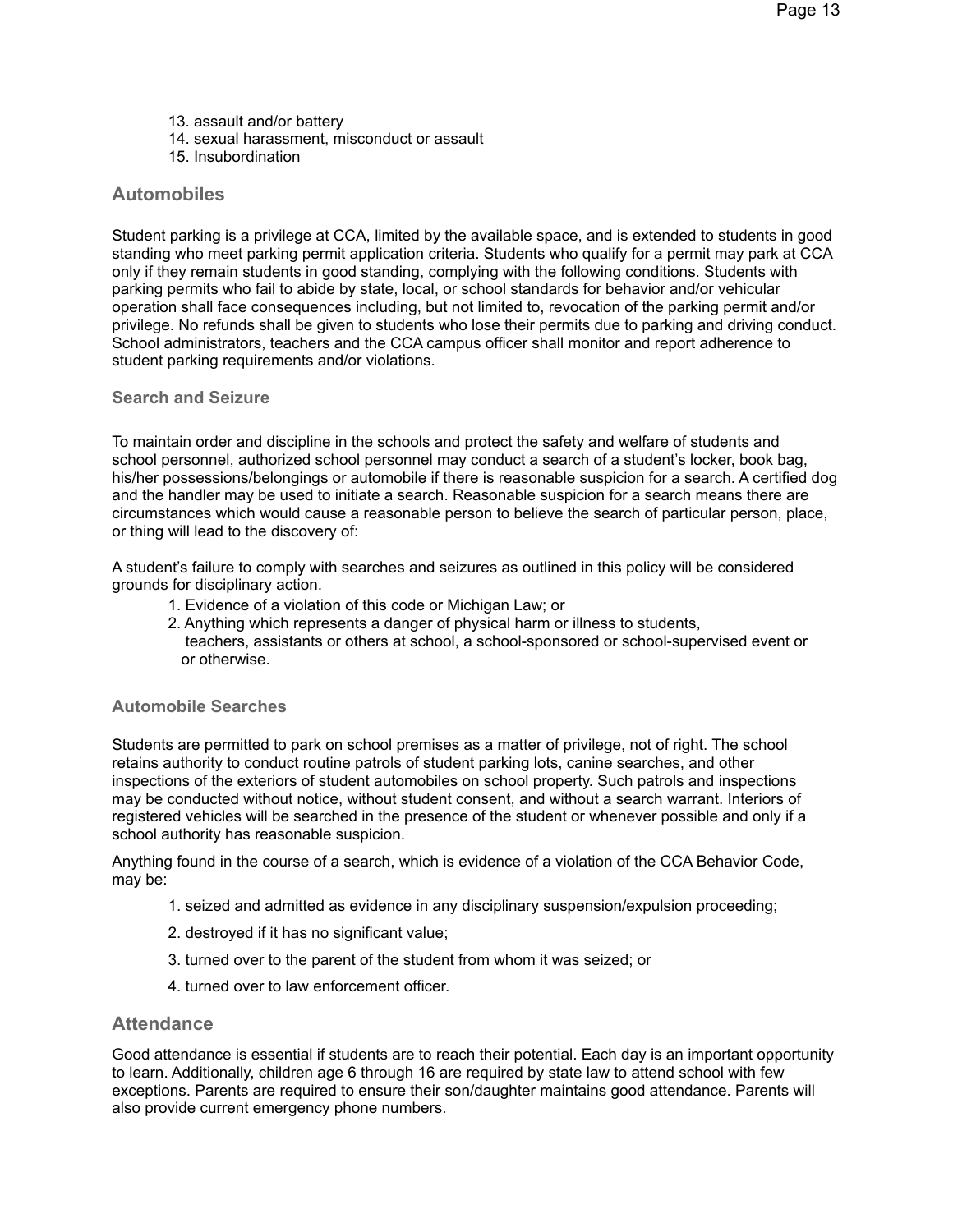It is the parent's responsibility to call the school by 8:00 AM the day the student is absent. If a parent does not call, the school will call the parent that day to verify the absence.

After three (3) consecutive absences or a total of ten (10) absences is during the school year, a student must have a note from a medical doctor or any further absences will be counted as unexcused. However, a period of extended illness (such as for the chickenpox) may be considered a single absence for this requirement.

A parent who has a child with a chronic illness will be given a form to be completed by a medical doctor; the form must be filed at the school. After review by school personnel, this form may exempt the parent/student from securing a doctor's statement each time the student has an absence related to this illness for the school year.

Consequences for unexcused absences are as follows:

Middle/

High School Ten (10) unexcused absences may result in loss of credit in a class. Loss of credit may result in retention. Students may be considered tardy to class if they arrive after the bell rings or after the designated starting time if there is no tardy bell. In the high school, credit may be lost after eight (8) unexcused Absences. Any student who is absent for 10 consecutive unexcused days will be dropped from the school's enrollment. It is the administration's discretion to determine whether or not an absence is excused or unexcused.

## **Tardy**

It is an essential part of the educational experience for students to be on time to class. Students who are chronically tardy cause a disruption to the educational experience. Therefore the following policy will be in effect for all students.

3 times tardy will equal to 1 absence.

10 times tardy will result in contacting a parent or guardian.

20 times tardy will result in a letter being sent to the parent or guardian from the superintendent and the Wayne County Mediation office to file charges for educational neglect.

30 times tardy will result in charges be filed and the parent/guardian must go before the CCA Board of Directors and may result in a more serious action, up to dismissal from CCA.

Michigan school laws are very strict in regard to the compulsory attendance of children 6-16 years of age, and hold parents/guardians responsible for their child/children's regular attendance in a manner which is "continuous and consecutive for the school year" (MCL 380.156 (1). If attempts by the administration to improve a student's attendance fail, it may be necessary to petition the juvenile court or other public agencies for assistance. The prosecuting attorney has the option of filing criminal charges against parents/guardians, filing delinquency charges against the student in family court filing educational neglect charges against parents/guardians in family court, or any combination of these alternatives.

The Wayne County Prosecutor's office will be notified after ten (10) unexcused absences. A student who is not at school and/or in class without parent knowledge will be considered truant and parents will be notified. The student is entitled to a hearing prior to being reported as a habitual truant. A student who is identified as a habitual truant is entitled to a review once every school year.

#### **Absences Counted as present**

- 1. Serving as a page in the General Assembly
- 2. Serving at the polls on Election Day (grades 6-12)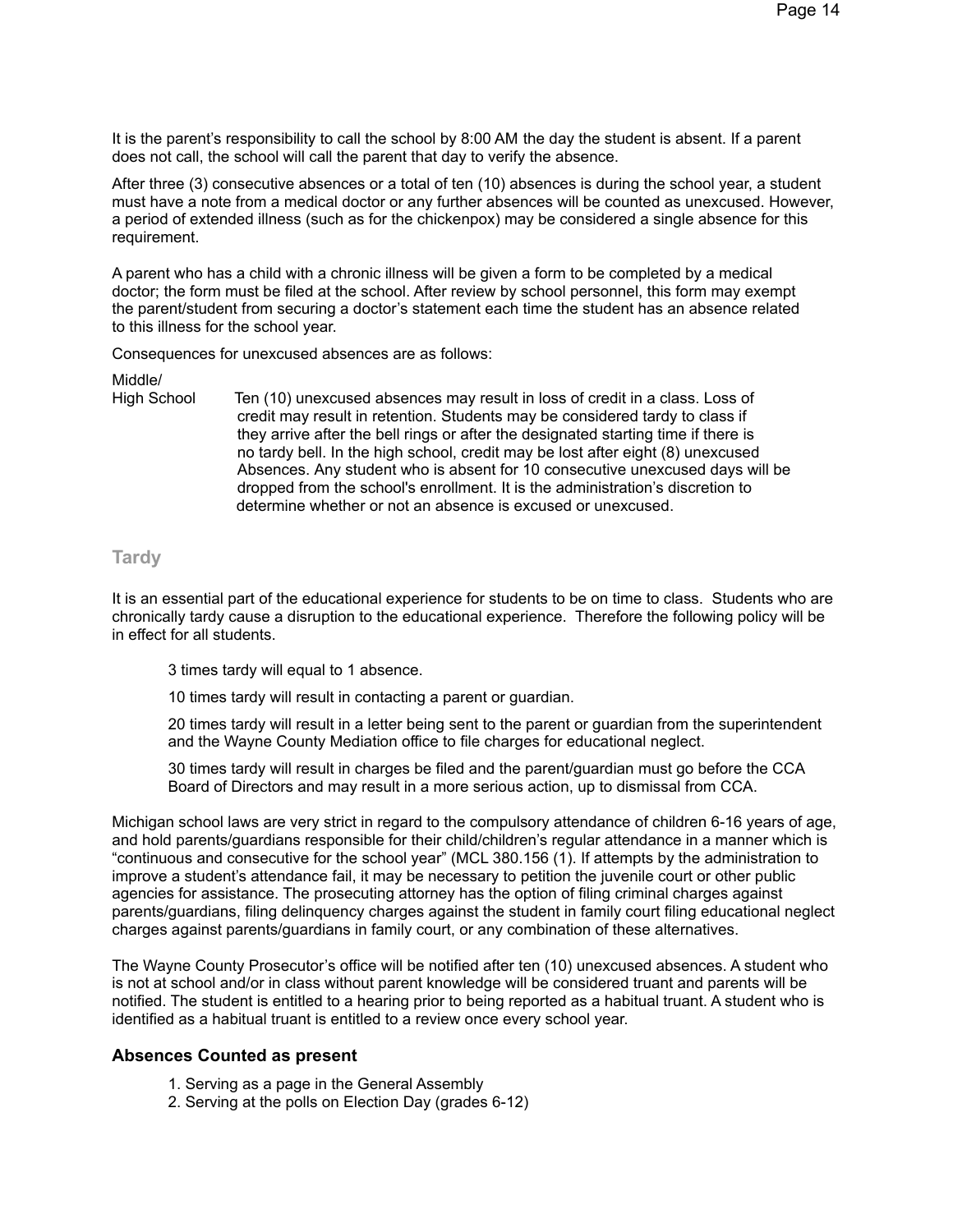- 3. Court appearances documented by the probation officer or officer of the court
- 4. Religious observances or instruction
- 5. Homebound instruction
- 6. Placement in a hospital or other juvenile facility providing instruction
- 7. Doctor or dental appointment not exceeding two (2) hours, verified by a physician or dentist
- 8. Shadowing an adult on the job (with prior approval from the school leader)
- 9. Field trips with approval of the school leader

## **Excused Absences**

- 1. Personal illness (the school leader will require a note from a dentist or doctor after three (3) consecutive days)
- 2. Serious illness of a member of the immediate family (those living in the home)
- 3. Death in family
- 4. Head lice (first day only)
- 5. Lack of proper immunizations (one day only)

## **Unexcused Absences**

- 1. Head lice or a lack of proper immunizations after the first day
- 2. Leaving school premises without permission
- 3. Absence due to loss of bus privilege or lack of transportation
- 4. Accruing three (3) or more absences without a doctor's note
- 5. Vacation during instructional time is NEVER permitted
- 6. Arriving at school at or after 10 AM without a doctor's note (Elementary)
- 7. Accruing three (3) days of leaving school at or before 1 PM which will equal one (1) absence
- 8. Out-of-school suspensions (a student who is suspended is absent without excuse but counted for reporting purposes).

## **Make-up Work**

**Vacation time during instructional days is never permitted.** Students missing 10 or more days of instruction will be referred to the Wayne County Mediation office and may be dismissed from the CCA district.

Students with an excused absence are responsible to pick up assignments and if possible to make up any other work upon their return. Students who are absent, without excuse, will be permitted to make up work at the discretion of the teacher. The time frame for completing make-up work upon return to school varies according to the age of the student.

## **Notification to parents**

1. Parents/guardians must notify the school of any absences within 24 hours of the student's absence. Parents/guardians must notify the school of the nature of the absence, i.e., illness, family emergency, etc. Every effort should be made to schedule routine appointments after school hours. Family vacations should be planned during holidays as outlined in the school calendar. Parents/guardians should discuss the importance of good attendance with their student to avoid loss of credit due to violations of the Attendance Policy. Parents have three (3) days to bring in a doctor's note to the office.

2. A parent conference will be held within five (5) school days after a total of ten (10) days absent.

#### **Student will be dropped from enrollment if they accumulate 10 consecutive absences.**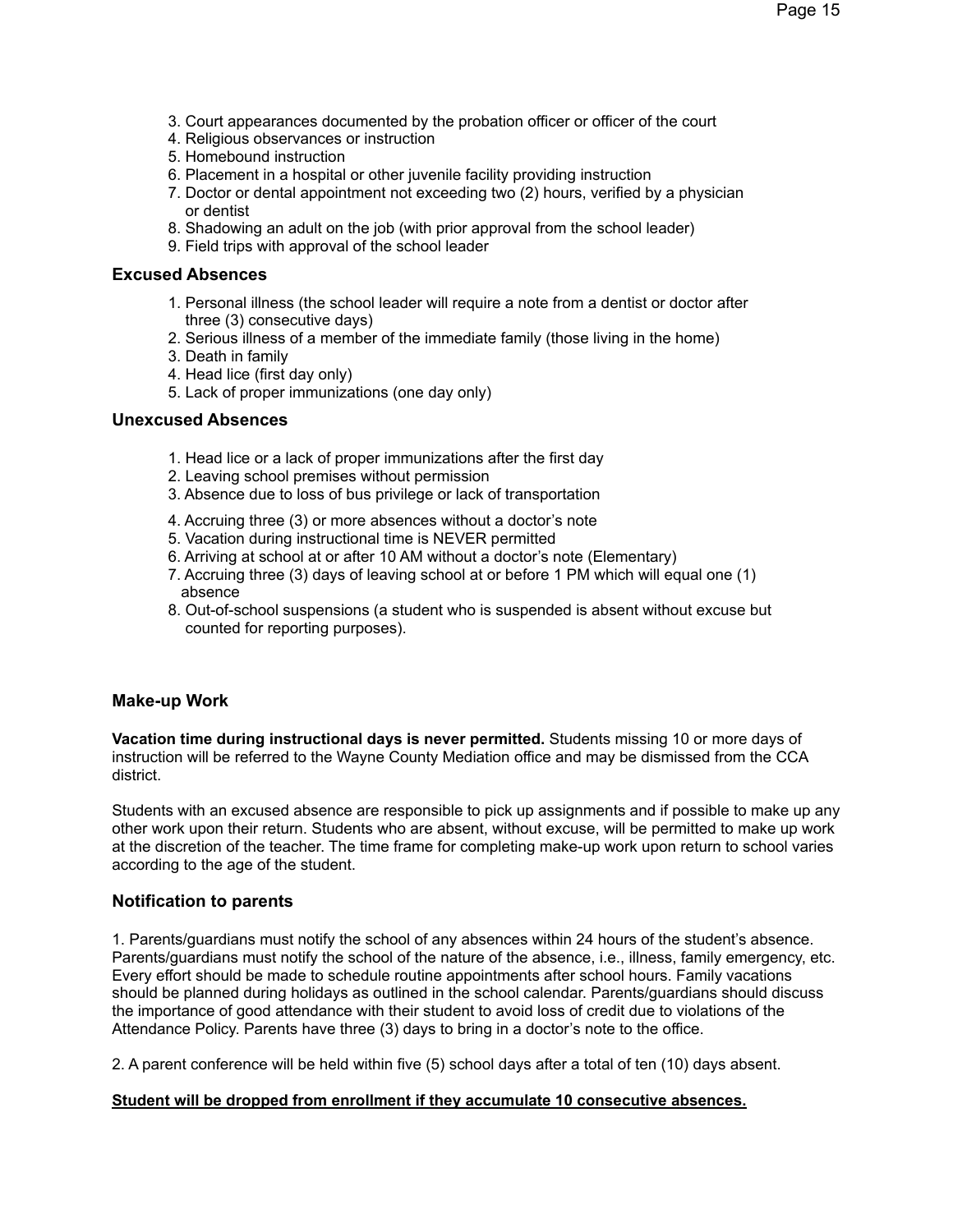3. Parents will be notified if additional consequences for absenteeism are being considered.

4. A home visit by the school truancy officer or social worker may be made if parents do not come to the parent conference.

5. A loss of credit and enrollment will result due to too many student absences.

6. Retention of students may be considered if absences and tardy days total sixteen (16) or more.

# **Morning Tardiness**

When a student is late to school in the morning, that student must report to the office to receive a late pass. Parents will be notified about unexcused tardiness on the fourth (4th) tardy. Parents must understand that students will not get credit for activities that take place before a student arrives and that tardiness may affect their grades. It is possible for multiple days tardy to school may affect a child's grade to the point where he/she may fail. In addition, if a student is tardy equal to 3 times it will equal one unexcused absence.

# **Early Drop-offs/Late Pick-ups**

The Wayne County Prosecutor's office or the Detroit Police Department may be notified by administration for abandonment charges when children are left at school fifteen (15) or more minutes prior to the start time or picked up fifteen (15) or more minutes after dismissal. The school doors will be kept locked until fifteen (15) minutes prior to the start time. The school is not responsible for children until they are admitted into the building. The school administrator or designee may leave abandoned children in the custody of the Detroit Police Department. Child Protective Services may also be notified. Elementary school students not picked up by 3:30 PM will be sent to Surround Care and the parent will be responsible for those charges.

# **Disciplinary Consequences**

Minimum and maximum levels of disciplinary consequences are listed. It is intended that discipline be progressive in nature and move to a more serious consequence with each violation. In the case of more serious offenses, the consequences may not be progressive in nature but reflect the seriousness of the situation. Students who break rules are subject to disciplinary consequences by teachers, administrators or other school personnel.

## **Positive Behavior Support**

CCA has put into action an effective positive behavior support (PBS) system. It is a proactive, positive, skill-building approach to teaching and learning of successful student behavior. Positive behavior support systems ensure effective strategies that promote pro-social behavior and respectful learning environments. The PBS program is designed to accommodate the needs of each individual school building and grade level.

#### **Consequences for Elementary Students**

It is recognized that violations of certain rules and the resulting consequences for students in elementary school may be different than the consequences for older students. When no distinction has been made in this document, the School Leaders may choose to utilize the lower range of consequences for elementary age students, whenever appropriate, if the consequence resolves the offense.

#### **Suspensions**

If an out-of-school suspension is being considered, the student will have an opportunity to hear the charges against him/her and to present his/her side of the story. Parents will be offered the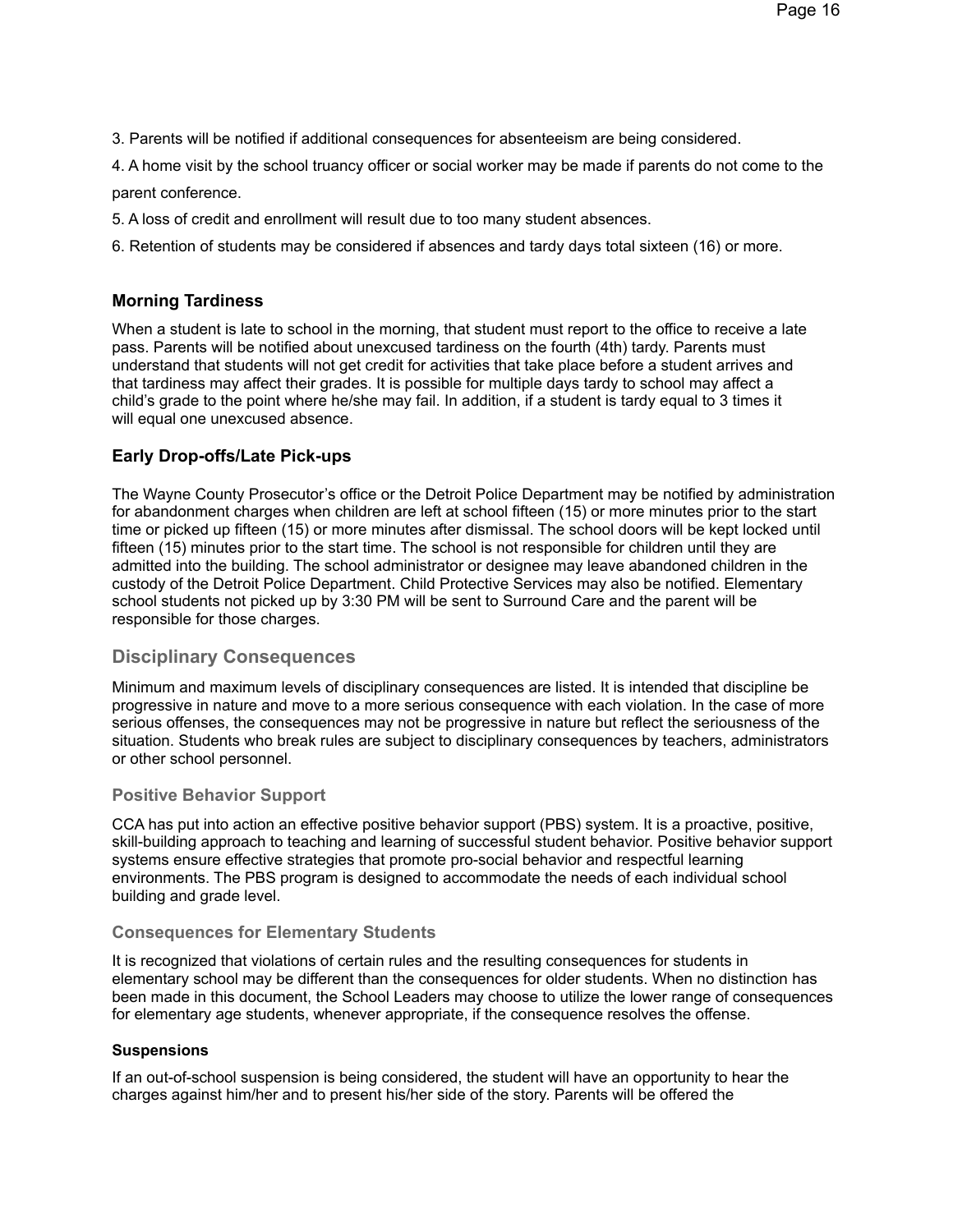opportunity to meet to discuss the suspension. The reason(s) for the suspension will be provided to the parents and student. If the intent of the school leader is to file written charges for an expulsion, parents will be notified in writing within two (2) school days.

#### **Alternative Consequences**

If in the judgment of the school leader/designee, based on the age of the student and/or nature of the offense, an **alternative consequence** is satisfactory to resolve the offense, the school leader/designee has the authority to develop an appropriate alternate disciplinary consequence under a written contract with the parent, student and the teacher as appropriate. This written contract will be retained in the administrative office.

### **Law Violations**

If the student violates the law, the police department may be involved depending on the severity of the offense. Parents will also be contacted.

#### **First Level Administration Interventions**

Coordinated by assistant school leader or designee (social worker, master teacher, in-school suspension coordinator, etc.)

**Second Level Administration Interventions:** Administered by the school leader and/or assistant school leader. Student must be removed from class until picked-up by parent or released at the end of the day. Suspended students may not participate in after-school activities or special events.

#### **Board and Administration Interventions**

Expulsion hearing; student may be expelled upon recommendation of the Board of Directors; notification of Wayne County Probate Court and the Michigan Department of Education upon expulsion. **Zero-Tolerance Policies**

These behaviors will be reported to the appropriate law enforcement agency and will be subjected to disciplinary action up to and including expulsion as deemed appropriate by the administration.

- o Possession of a weapon
- o Arson
- o Criminal sexual conduct (sexual penetration or touching a person's intimate body parts if done for a sexual purpose or in a sexual manner for revenge, humiliation or out of anger)
- o Possession of drugs or alcohol with intent to distribute.
- o Possession of drugs or alcohol
- o Physical assault/battery resulting in injury (determined by administration and/or law enforcement)
- o Homicide
- o Conspiracy to break the law
- o Gang activity

#### **Harassment/Bullying Policy**

Bullying is a pattern of behavior that makes people feel uncomfortable or threatened. Bullying includes, but is not limited to the following: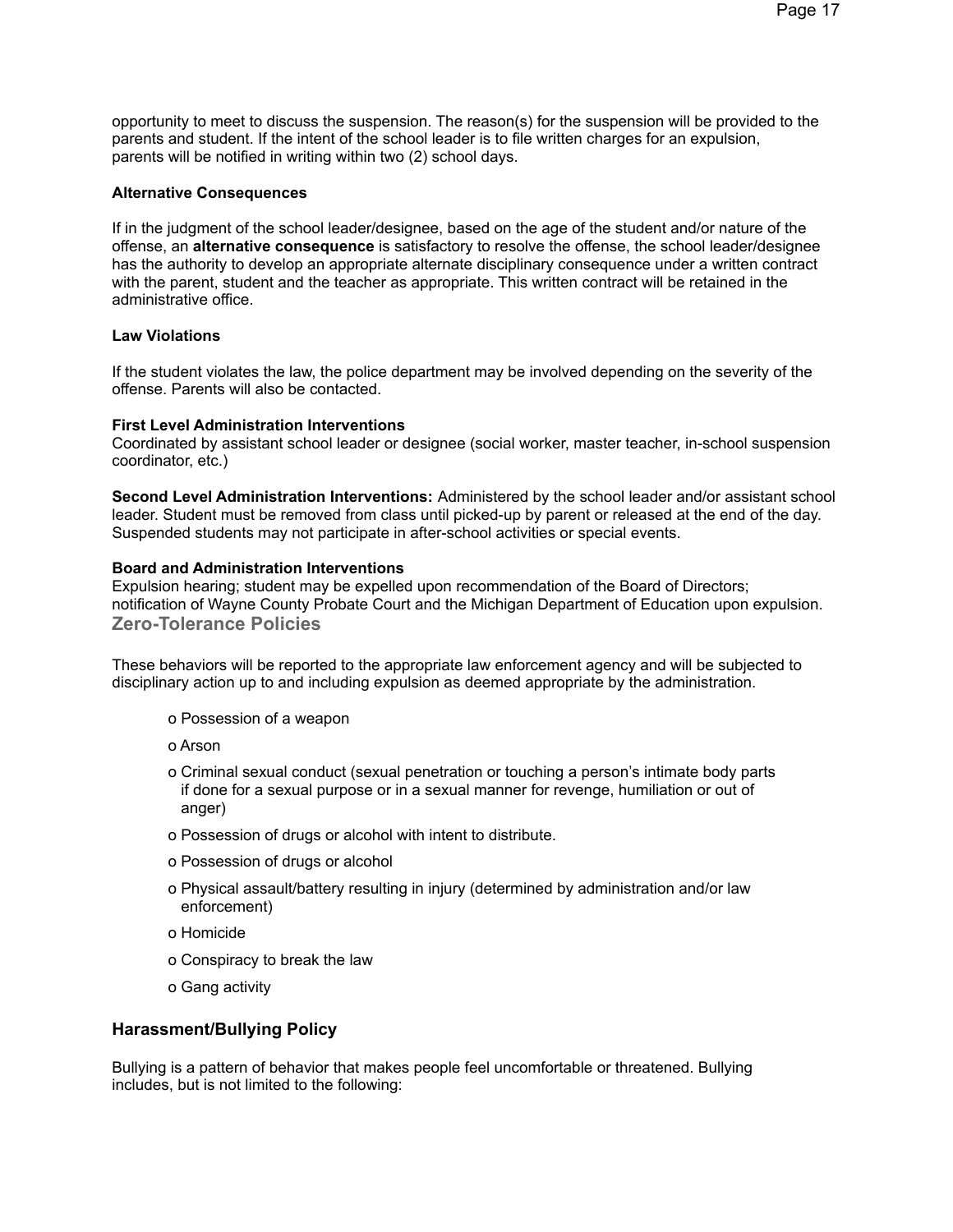- o Verbal: name calling, teasing, insulting, writing unkind notes and threatening harm
- o Physical: hitting, kicking, punching, taking/hiding belongings, damaging property
- o Emotional: being unfriendly, excluding, tormenting, spreading rumors, giving looks, gesturing
- o Racial: racial taunts, graffiti, gestures
- o Sexual Harassment
- o Technology: any of the above behaviors carried out through the internet, social media or text messaging, etc.

## **Sexual Harassment Policy**

Sexual harassment may take different forms, including but not limited to the following:

- o Verbal: the making of written or spoken sexual innuendos, suggestive comments, jokes of a sexual nature, sexual propositions or threats to a fellow student, staff member or other person associated with the school.
- o Nonverbal: possession and/or display of sexually suggestive objects, pictures or graphic commentaries including text messaging and email in the school environment or the making of sexually suggestive or insulting gestures, sound leering, whistling, and the like to a fellow student, staff member or other person associated with the school.
- o Physical contact: threatening or causing unwanted touching, contact or attempts at the same, including but not limited to, patting, pinching, pushing the body, kissing or other sexual contact with a fellow student, staff member or other person associated with the school.

## **Gang Policy**

Gang involvement includes but is not limited to gang related coercion, intimidation, display of gang colors, beads, bandanas or other paraphernalia, gang signs or graffiti.

#### **Student/Parent Appeal**

If a student or parent believes the student is being improperly punished or subjected to an illegal rule or standard, he/she should follow these steps:

- 1. Discuss the situation with the student's teacher. If either party is not satisfied, a conference with the teacher, student and school leader may be requested.
- 2. Communication and discussion with the school leader.
- 3. Communication and discussion with the superintendent.
- 4. Communication and discussion with the CCA Board of Directors to resolve the issue. If not resolved, then repeat step #3.

#### **Consequences**

\* After a student reaches 10 days of suspension that student will be referred to the CCA board for **an expulsion hearing.**

**\* All consequences for rule violations are at the discretion of the school leader**